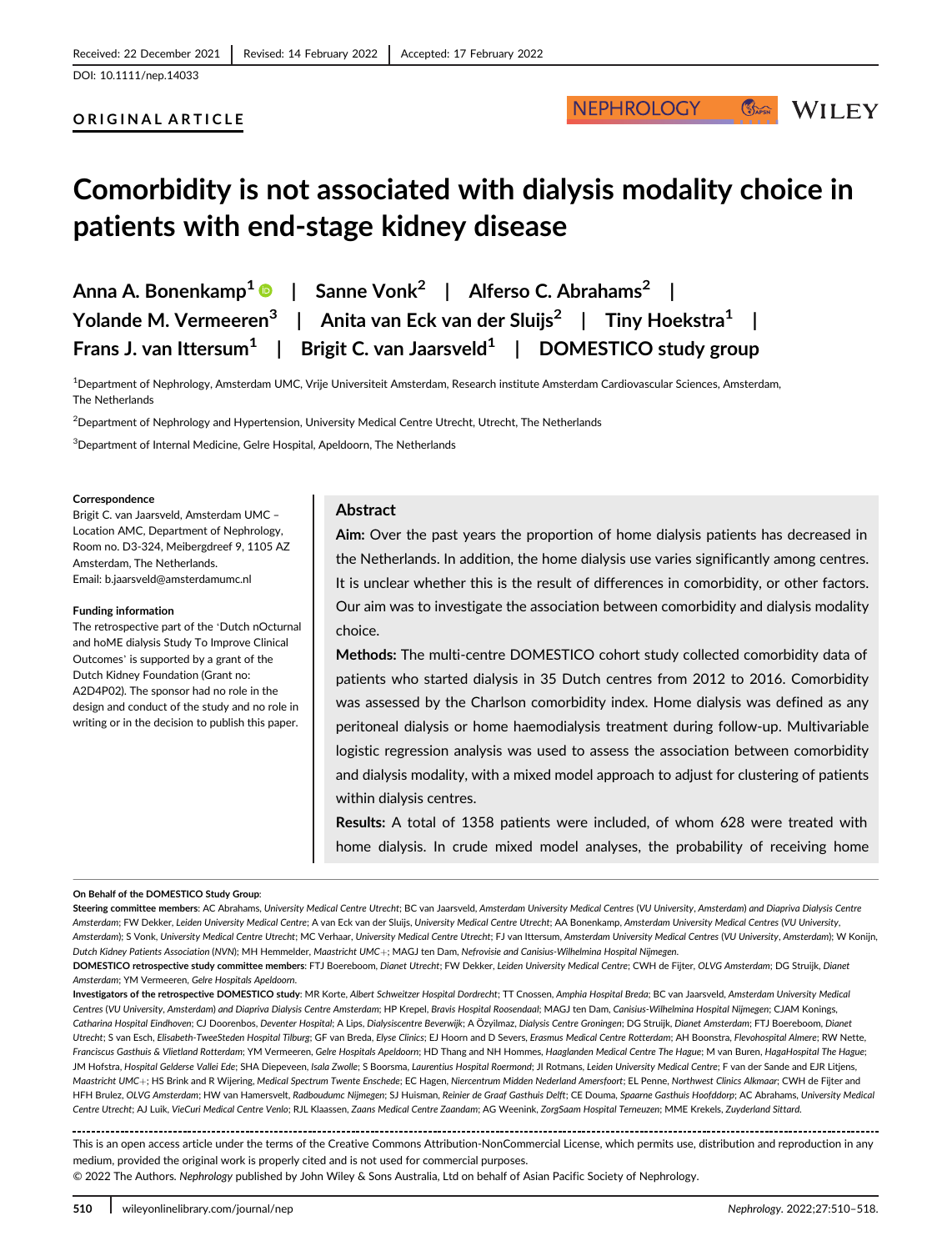dialysis was lower when comorbidity score was higher: having a high comorbidity score resulted in an odds ratio of 0.74 (95% CI 0.54–1.00) when compared with patients without comorbidities. After adjustments for age, sex, ethnic background, body mass index and dialysis vintage, there was no association between comorbidity and home dialysis.

Conclusion: Comorbidity was not significantly associated with home dialysis choice, after adjustment for several confounding factors including age and body mass index. Future studies should aim at unravelling the centre-specific characteristics that probably play a role in dialysis modality choice.

#### **KEYWORDS**

age, BMI, comorbidity, dialysis modality choice, home dialysis

#### SUMMARY AT A GLANCE

This study investigated the association between comorbidity and dialysis modality choice, using the multi-centre DOMESTICO cohort study that collected comorbidity data of patients who started dialysis in 35 Dutch centres from 2012 to 2016. Comorbidity, assessed by the Charlson comorbidity index, was not significantly associated with home dialysis choice, after adjustment for confounding factors including age and body mass index.

## 1 | INTRODUCTION

The proportion of home dialysis patients has declined in several European countries, including the United Kingdom and the Netherlands.<sup>1,2</sup> In the Netherlands, the proportion of prevalent home dialysis patients almost halved over 15 years: from 30% in 2003 to 18% in 2018.<sup>3</sup>

This decrease in home dialysis is often explained by the increasing number of patients with diabetes mellitus and cardiovascular disease.<sup>2,4</sup> Patients have to be able to perform dialysis at home and as a result a high degree of comorbidity may be seen as a barrier to home dialysis. Indeed, peritoneal dialysis (PD) patients in older cohorts had fewer comorbidities than in-centre haemodialysis (CHD) patients. $5-9$ Another perceived barrier is advanced age of patients with kidney failure, caused by ageing of the general population and by more kidney transplantations in younger patients.<sup>2</sup> In a registry study among different European countries, it was found that elderly patients and patients with various comorbidities were less likely to receive PD.<sup>4</sup>

However, in the proportion of patients treated with home dialysis, a large variation exists among countries and even among dialysis centres within a country. $3,4$  In the Netherlands, with a nation-wide home dialysis prevalence around 20%, the proportion of home dialysis varies considerably from 0% to even  $40\%$ <sup>3</sup> This variation could be explained by different characteristics of dialysis patients among centres, most importantly regarding comorbidity and age. However, this variation could also indicate different selection criteria for home dialysis among physicians. It remains unclear what the impact is of comorbidity on final dialysis modality choice.

The aim of this study is to investigate the association between comorbidity and type of dialysis treatment – home dialysis versus incentre dialysis – in patients with end-stage kidney disease initiating dialysis between 2012 and 2017, accounting for centres' practice patterns.

# 2 | MATERIALS AND METHODS

## 2.1 | Study design and patient population

The Dutch nOcturnal and hoME dialysis Study To Improve Clinical Outcomes (DOMESTICO) is a multi-centre retrospective cohort study investigating characteristics and outcomes of home and nocturnal dialysis patients, in comparison with in-centre dialysis patients. Eligible patients were adults who started maintenance dialysis treatment between 1 January 2012 and 1 January 2017, including those starting dialysis after transplant failure. Patients who stopped dialysis or died within 30 days after dialysis initiation were excluded. In DOMESTICO, all patients who were treated with home dialysis (or nocturnal dialysis) during the study period were selected and CHD patients were randomly selected in a systematic manner. Patients were followed until kidney transplantation, wish to stop dialysis, death or study end on 1 January 2017. Local medical ethics committees of all participating dialysis centres approved the study.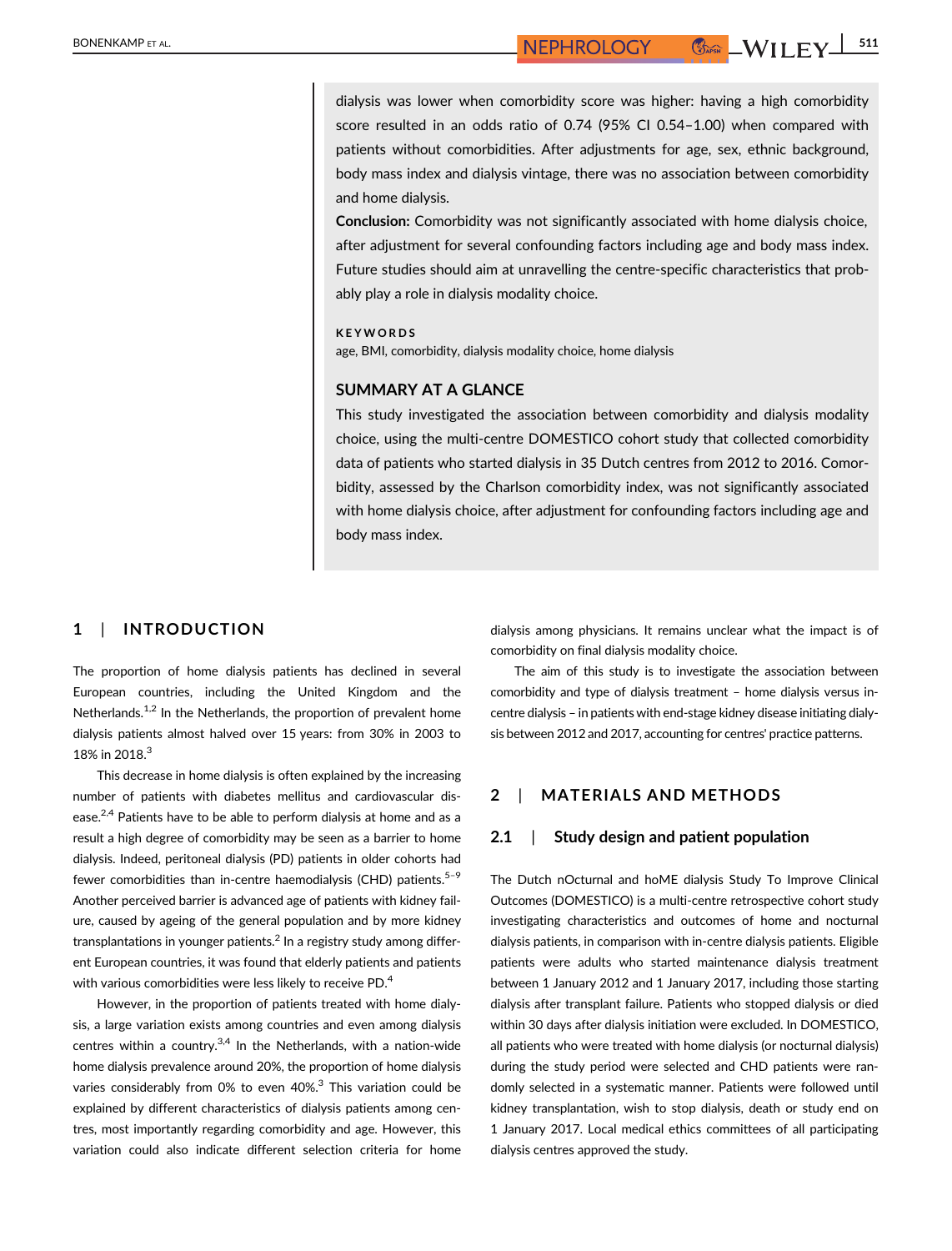## 2.2 | Determinants

Comorbidity was assessed with Deyo's Charlson comorbidity index (CCI).<sup>10</sup> The adaption of Deyo et al., in which lymphoma and leukaemia are scored under the condition 'malignancy', is most frequently used.<sup>10,11</sup> The CCI was calculated from the presence of a total of 17 conditions with several assigned weights ranging from 1 to 6 (Table  $S1$ ).<sup>10,12</sup> The total score in dialysis patients ranges from 2 to 29, as ESKD results in a CCI score of 2 points. The score was divided into three groups according to literature: a score of 2 reflecting no comorbidity (only ESKD), a score of 3–4 reflecting intermediate comorbidity, and a score of 5 or more points reflecting high comorbidity.<sup>12</sup>

In addition, the association of various single comorbidities with dialysis modality was evaluated. These comorbidities were: diabetes mellitus, ischemic heart disease, heart failure, cerebrovascular disease, any malignancy and chronic lung disease.

## 2.3 | Data collection

All comorbidities were collected at dialysis initiation from patients' medical charts. Also age, sex, body mass index (BMI), ethnic background, cause of kidney failure, presence and duration of previous dialysis (i.e., dialysis vintage), and presence of previous transplantation were identified from patients' charts. BMI was divided into three groups according to the WHO classification: BMI <25 kg/m<sup>2</sup>, BMI 25–30 kg/m<sup>2</sup> (overweight), and BMI ≥30 kg/m<sup>2</sup> (obese). A high home dialysis volume was considered a marker for a successful home dialysis programme. Home dialysis centre size was thus defined based on the mean annual number of prevalent home dialysis patients according to registry data and subsequently dichotomized into <30 and ≥30 home dialysis patients.

#### 2.4 | Outcome

In the present study, dialysis modality was defined as CHD (including nocturnal in-centre haemodialysis) or home dialysis, the latter including both PD and home haemodialysis (home HD). All patients who started with home dialysis or were ever treated with home dialysis during the follow-up were defined as home dialysis patients to reflect dialysis modality choice. If a patient was treated with both PD and home HD during the study period, the first episode of home treatment determined the category of home dialysis treatment.

# 2.5 | Statistical analyses

All normally distributed continuous variables were reported as means with standard deviation (SD), non-normally continuous variables as median with interquartile range (IQR), and categorical variables as proportions. For examining differences between patients

groups, t-tests, Mann–Whitney, and Chi-square tests were used where appropriate.

To assess the association between comorbidity and dialysis modality, logistic mixed model analysis was performed with CCI or single comorbidities as determinant. The assumption of linearity was validated and if violated, the CCI score was presented as categories. A mixed model – also known as multilevel model or hierarchical model – was chosen to account for the dependency of patients within a centre. This correction was performed by means of applying a random intercept for dialysis centre. Individual patients (level 1) were thus clustered within dialysis centres (level 2). The addition of a random slope was also tested, to allow for the association between comorbidity and dialysis modality to be different among dialysis centres. All analyses were corrected for age, sex, BMI, ethnic background, and dialysis vintage at study start. To investigate possible interaction of dialysis centres and case mix variables on the association between comorbidity and dialysis choice, interactions for home dialysis centre size, age, and BMI were investigated. In addition, important confounders were evaluated as individual risk factors as well. BMI was missing in 17% of the cases, therefore weight and length were imputed with standard multiple imputation techniques using 10 repetitions and predictive mean matching (SPSS).

Three sensitivity analyses were conducted, 1) using the Davies comorbidity score instead of the CCI; 2) including only patients with home dialysis as initial therapy; and 3) defining home dialysis as PD only, excluding all home HD patients.<sup>13,14</sup> The latter was performed because the association between comorbidity and home dialysis could be different for the two individual types of home dialysis. Finally, the two types of home dialysis were analysed separately using a multinomial logistic regression, in which outcomes were CHD, PD, and home HD.

A p-value of <.05 was considered statistically significant. All analyses were performed using SPSS Statistics version 26 (IBM Corp) or STATA 14 (StataCorp LP).

## 3 | RESULTS

A total of 1358 patients were included in this study, of whom 46% was treated with home dialysis during the study period: 41% was treated with PD ( $n = 564$ ) and 5% with home HD ( $n = 64$ ). Most home dialysis patients (72%) started home dialysis as initial therapy. Median follow-up time, that is, inclusion in the study to end of the study (kidney transplantation, death, stop of dialysis, or January 1st 2017), was 1.7 years (IQR 0.8–2.9). Baseline characteristics of the patients are described in Table 1. The prevalence of comorbidity was: diabetes mellitus 34%, ischaemic heart disease 28%, heart failure 11%, cerebrovascular disease 14%, any malignancy 14% and chronic lung disease 13%. Mean age at dialysis initiation was slightly higher in CHD patients compared with home dialysis patients  $(63.1 \pm 15.8$ vs.  $61.6 \pm 15.6$  years, resp.). Patients receiving home dialysis were more likely to be Caucasian, had a shorter dialysis vintage at dialysis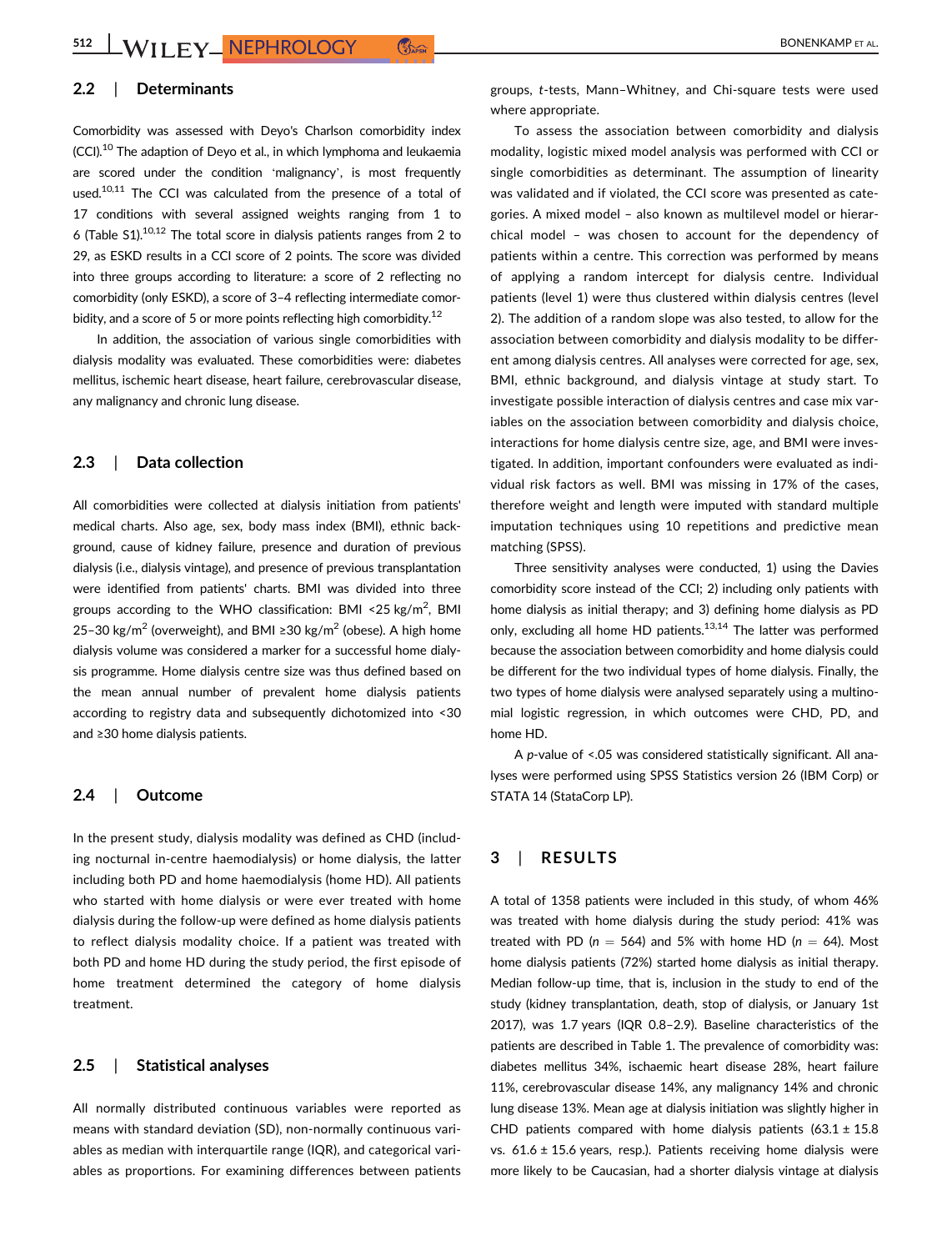TABLE 1 Characteristics of the 1358 included dialysis patients, divided by dialysis modality

|                                                     | All patients ( $n = 1358$ ) | Home dialysis ( $n = 628$ ) | In-centre haemodialysis ( $n = 730$ ) | p-value |
|-----------------------------------------------------|-----------------------------|-----------------------------|---------------------------------------|---------|
| Male sex, n (%)                                     | 832 (61)                    | 390 (62)                    | 442 (61)                              | .58     |
| Age (year), mean $\pm$ SD                           | $62.4 \pm 15.7$             | $61.6 \pm 15.6$             | $63.1 \pm 15.8$                       | .08     |
| Body mass index (kg/m <sup>2</sup> ), mean $\pm$ SD | $26.8 \pm 5.6$              | $26.4 \pm 5.1$              | $27.2 \pm 6.0$                        | .01     |
| Ethnic background, n (%)                            |                             |                             |                                       | < .001  |
| Caucasian                                           | 805 (59)                    | 403 (64)                    | 402 (55)                              |         |
| Moroccan/Turkish                                    | 73(5)                       | 13(2)                       | 60(8)                                 |         |
| Asian                                               | 71(5)                       | 35(6)                       | 36(5)                                 |         |
| Afro-American                                       | 60(4)                       | 21(3)                       | 39(5)                                 |         |
| Unknown                                             | 330 (24)                    | 146 (23)                    | 184 (25)                              |         |
| ERA-EDTA code, n (%)                                |                             |                             |                                       | .62     |
| Glomerulonephritis/pyelonephritis                   | 261 (19)                    | 125 (20)                    | 136 (19)                              |         |
| Cystic kidney disease                               | 78 (6)                      | 39(6)                       | 39(5)                                 |         |
| Renovascular kidney disease                         | 355 (26)                    | 164 (26)                    | 191 (26)                              |         |
| Diabetes mellitus                                   | 243 (18)                    | 102 (16)                    | 141 (19)                              |         |
| Other/unknown                                       | 421 (31)                    | 198 (32)                    | 223 (31)                              |         |
| Previous dialysis, n (%)                            | 276 (20)                    | 121 (19)                    | 155 (21)                              | .38     |
| Dialysis vintage (mo), median (IQR) <sup>a</sup>    | 29.4 [11.0-57.7]            | 17.7 [2.2-45.4]             | 38.4 [15.4-62.8]                      | < .001  |
| Previous renal transplant, n (%)                    | 241 (18)                    | 92(15)                      | 149 (20)                              | .007    |
| Charlson comorbidity index, n (%)                   |                             |                             |                                       | .16     |
| 2 (no comorbidity)                                  | 409 (30)                    | 202 (32)                    | 207 (28)                              |         |
| 3-4 (intermediate comorbidity score)                | 553 (41)                    | 257 (41)                    | 296 (41)                              |         |
| $\geq$ 5 (high comorbidity score)                   | 396 (29)                    | 169 (27)                    | 227 (31)                              |         |
| Davies comorbidity score, n (%)                     |                             |                             |                                       | .43     |
| 0 (no comorbidity)                                  | 398 (29)                    | 194 (31)                    | 204 (28)                              |         |
| 1-2 (intermediate risk)                             | 722 (53)                    | 330 (53)                    | 392 (54)                              |         |
| ≥3 (high comorbidity score)                         | 238 (18)                    | 104(17)                     | 134 (18)                              |         |
| Diabetes mellitus, n (%)                            | 465 (34)                    | 193 (31)                    | 272 (37)                              | .012    |
| Ischaemic heart disease, n (%)                      | 378 (28)                    | 182 (29)                    | 196 (27)                              | .40     |
| Heart failure, n (%)                                | 149 (11)                    | 83 (13)                     | 66 (9)                                | .018    |
| Cerebrovascular disease, n (%)                      | 187 (14)                    | 84 (13)                     | 103 (14)                              | .75     |
| Any malignancy, n (%)                               | 192 (14)                    | 81 (13)                     | 111 (15)                              | .24     |
| Chronic lung disease, n (%)                         | 159 (12)                    | 67 (11)                     | 92(13)                                | .27     |

<sup>a</sup>Dialysis vintage presented for patients with previous dialysis only.

initiation, and less often a previous renal transplant. In Table 2, clinical characteristics of patients from small and large home dialysis centres are shown. No differences in CCI, age and BMI were found between patients from small and large home dialysis centres.

# 3.1 | Association between comorbidity and dialysis modality

Table 3 shows the association between comorbidity and home dialysis as dialysis modality choice. CCI was analysed in categories, since the linearity assumption was violated. Intermediate comorbidity, that is, 3–4 points, was not associated with home dialysis as modality choice (unadjusted OR 0.97, 95% CI 0.73–

1.28). A high comorbidity score, that is, a score of ≥5 points, was associated with a lower probability of receiving home dialysis (unadjusted OR 0.74, 95% CI 0.54–1.00, p-value .05). After adjustments for age, sex, BMI, ethnic background, and dialysis vintage, a higher comorbidity score was no longer associated with home dialysis (adjusted OR 0.88, 95% CI 0.63–1.23). Age and BMI were the most important confounders in the model, they induced the greatest change in the regression coefficient respectively 28% and 30%. The other confounders induced changes of less than 10%. Adding a random slope to the model with CCI as a continuous variable did not change our results, indicating that dialysis centre did not influence the association between CCI and dialysis modality choice. This suggests that comorbidity was not weighted differently among centres.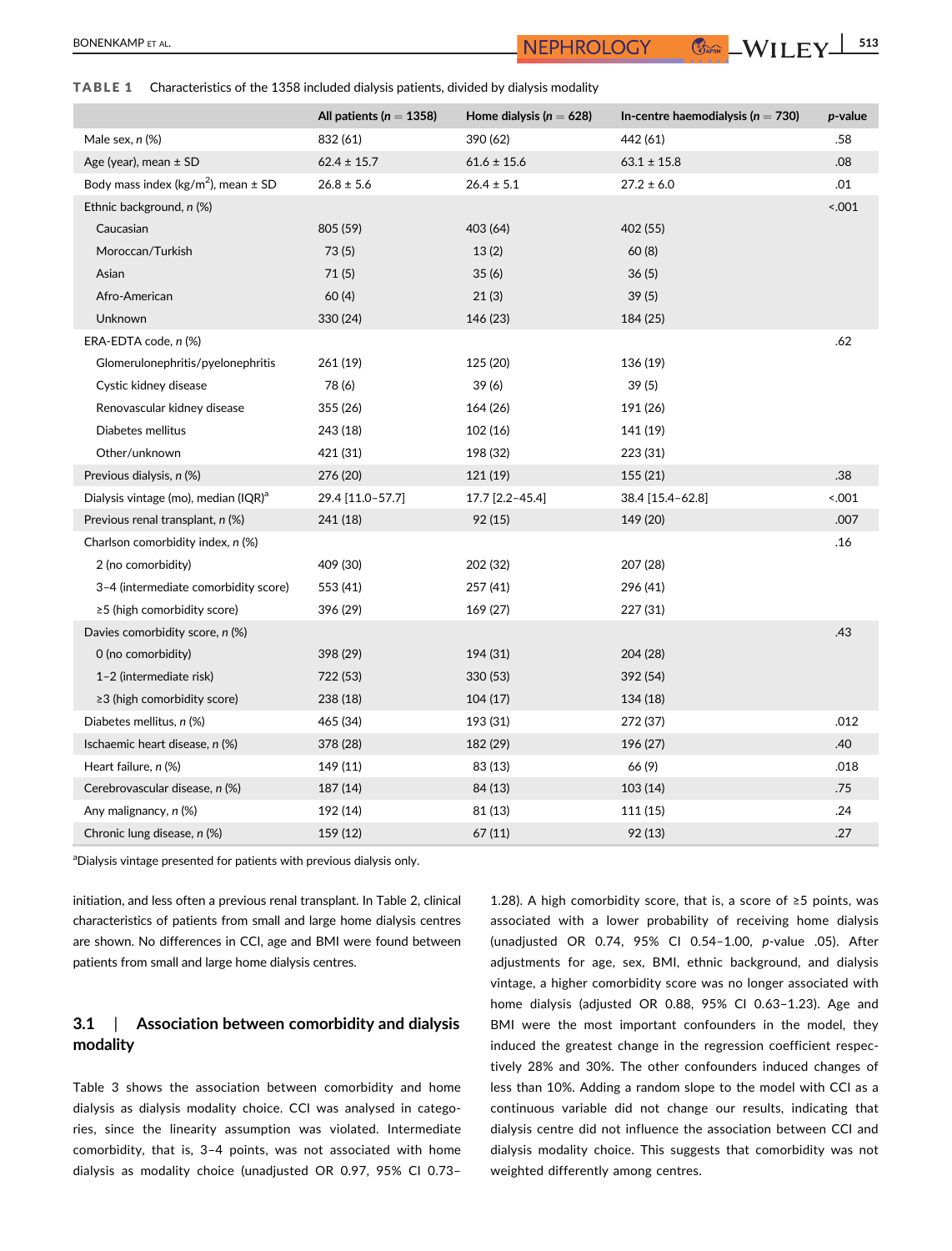## TABLE 2 Characteristics of patients from small and large home dialysis centres

|                                        | Patients from centres with <30 home<br>dialysis patients ( $N = 535$ ) | Patients from centres with ≥30 home<br>dialysis patients ( $N = 823$ ) | <i>p</i> -value |
|----------------------------------------|------------------------------------------------------------------------|------------------------------------------------------------------------|-----------------|
| CCI of CHD patients, n (%)             |                                                                        |                                                                        | .45             |
| 2 (no comorbidity)                     | 94 (27)                                                                | 113 (29)                                                               |                 |
| 3-4 (intermediate comorbidity score)   | 147 (43)                                                               | 149 (38)                                                               |                 |
| $\geq$ 5 (high comorbidity score)      | 101 (30)                                                               | 126 (32)                                                               |                 |
| CCI of home dialysis patients, $n$ (%) |                                                                        |                                                                        | .24             |
| 2 (no comorbidity)                     | 69 (36)                                                                | 133 (31)                                                               |                 |
| 3-4 (intermediate comorbidity score)   | 80(41)                                                                 | 177(41)                                                                |                 |
| $\geq$ 5 (high comorbidity score)      | 44 (23)                                                                | 125(29)                                                                |                 |
| Mean age $(\pm SD)$                    | $62.4 \pm 15.0$                                                        | $62.4 \pm 16.1$                                                        | .98             |
| Mean $BMI$ ( $\pm SD$ )                | $26.9 \pm 5.7$                                                         | $26.7 \pm 5.5$                                                         | .50             |

Abbreviations: BMI, body mass index; CCI, Charlson comorbidity index; CHD, in-centre haemodialysis.

TABLE 3 Association of comorbidity and treatment with home dialysis, compared with in-centre haemodialysis

|                                | Logistic mixed model regression analysis <sup>a</sup> |         |                                              |            |                                              |            |
|--------------------------------|-------------------------------------------------------|---------|----------------------------------------------|------------|----------------------------------------------|------------|
|                                | Odds ratio [95% CI]<br>crude                          | p-value | Odds ratio [95% CI]<br>adjusted <sup>b</sup> | $p$ -value | Odds ratio [95% CI]<br>adjusted <sup>c</sup> | $p$ -value |
| Charlson comorbidity index     |                                                       |         |                                              |            |                                              |            |
| CCI <sub>2</sub>               | <b>REF</b>                                            |         | <b>REF</b>                                   |            | <b>REF</b>                                   |            |
| CCI $3-4$                      | $0.97$ [0.73-1.28]                                    | .82     | 1.05 [0.78-1.41]                             | .73        | 1.10 [0.82-1.49]                             | .53        |
| $ CC  \geq 5$                  | $0.74$ [0.54-1.00]                                    | .05     | $0.84$ [0.61-1.17]                           | .30        | $0.88$ [0.63-1.23]                           | .44        |
| At least 1 comorbidity         | $0.86$ [0.67-1.12]                                    | .26     | $0.97$ [0.74-1.27]                           | .81        | $1.01$ [0.77-1.33]                           | .93        |
| Diabetes mellitus <sup>d</sup> | $0.75$ [0.59-0.97]                                    | .03     | $0.78$ [0.61-1.01]                           | .06        | $0.83$ [0.64-1.08]                           | .17        |
| Ischaemic heart<br>disease     | 1.08 [0.83-1.40]                                      | .57     | $1.17$ [0.89-1.55]                           | .26        | $1.23$ [0.93-1.63]                           | .15        |
| Heart failure                  | 1.47 [1.01-2.14]                                      | .05     | $1.54$ [1.05-2.25]                           | .03        | 1.60 [1.09-2.37]                             | .02        |
| Cerebrovascular<br>disease     | $0.79$ [0.57-1.11]                                    | .18     | $0.83$ [0.59-1.17]                           | .28        | $0.81$ [0.57-1.15]                           | .24        |
| Any malignancy                 | $0.91$ [0.65-1.28]                                    | .58     | $0.92$ [0.65-1.30]                           | .65        | $0.89$ [0.63-1.26]                           | .50        |
| Chronic lung disease           | $0.83$ [0.58-1.21]                                    | .34     | $0.88$ [0.61-1.29]                           | .52        | $0.88$ [0.60-1.29]                           | .50        |

Abbreviations: BMI, body mass index; CCI, Charlson comorbidity index.

aLogistic mixed model regression analysis with dialysis centre as random intercept, with individual patients as first level. **bAdjusted for age, sex, and BMI.** 

<sup>c</sup>Adjusted for age, sex, BMI, ethnic background, and dialysis vintage.

dAdjusted for age, sex, ethnic background, and dialysis vintage.

Patients with heart failure ( $n = 149$ ) were more likely to receive home dialysis, even after adjustments for confounders (adjusted OR 1.60, 95% CI 1.09–2.37). Diabetic patients were less likely to receive home dialysis in the unadjusted analysis, but after correction for confounders this association lost significance (adjusted OR 0.83, 95% CI 0.64–1.08). Patients with ischaemic heart disease, cerebrovascular disease, malignancies or chronic lung disease were as likely to receive home dialysis as CHD. The Davies comorbidity score had also no association with home dialysis choice (Table S2). Comparable results to the original analysis were also found in a sensitivity analysis that included only patients with home dialysis as initial therapy.

# 3.2 | Interaction of dialysis centre, age, and BMI on the association between comorbidity and dialysis modality

Home dialysis centre size and age were no interactions in the association between comorbidity and home dialysis choice (Tables S3 and S4). However, obese patients (BMI ≥30 kg/m<sup>2</sup>) with an intermediate or high comorbidity score were significantly less likely to receive home dialysis compared with obese patients without comorbidities, adjusted OR 0.40 (95% CI 0.18–0.86, p-value .02) for intermediate comorbidity score and adjusted OR 0.43 (95% CI 0.20–0.93) for high comorbidity score (Table 4). Patients with a BMI <25 kg/m<sup>2</sup> with an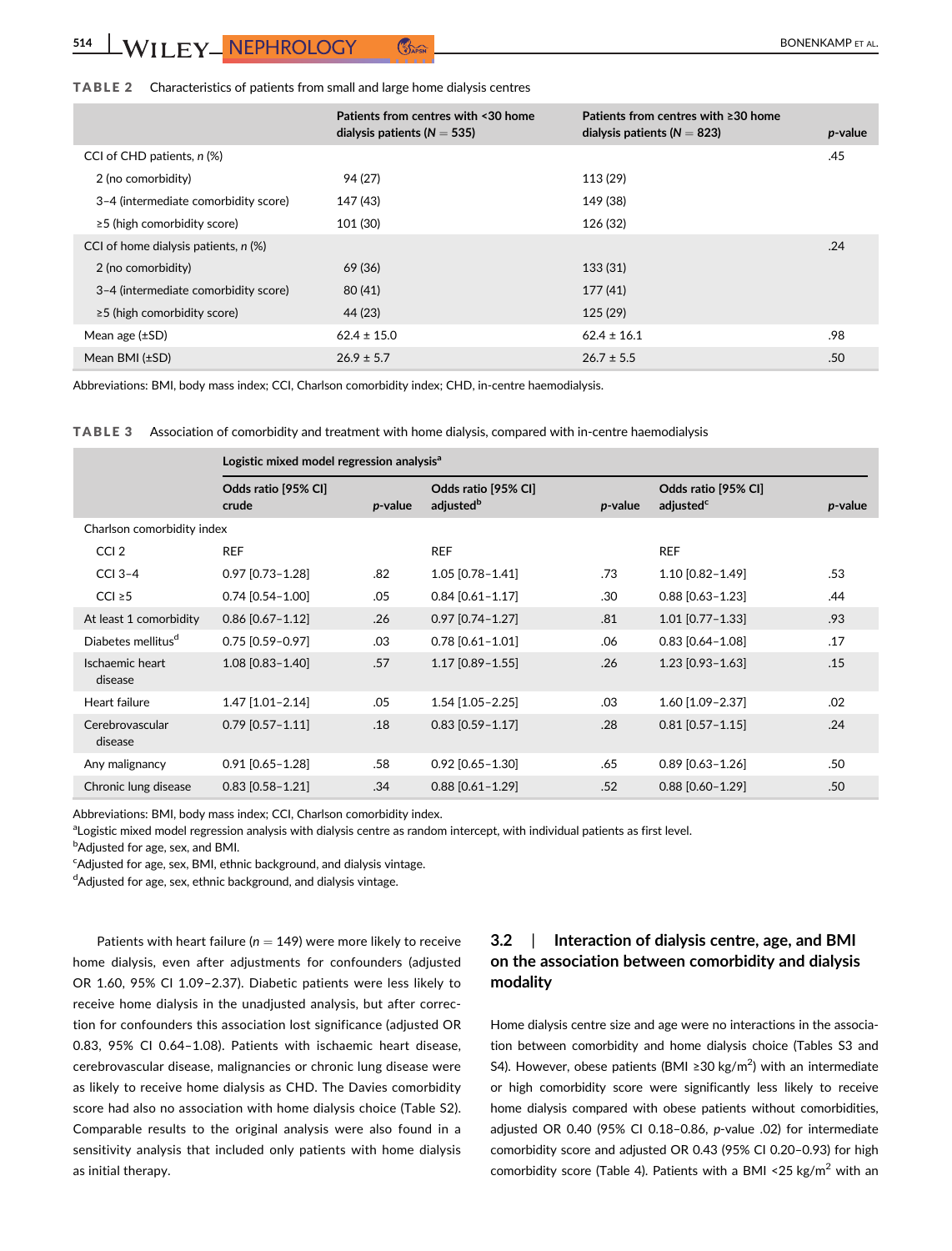TABLE 4 Interaction of BMI in the association between CCI and treatment with home dialysis, compared with incentre haemodialysis

|                                                                               | Logistic mixed model regression analysis <sup>a</sup>          |         |                                           |         |  |  |
|-------------------------------------------------------------------------------|----------------------------------------------------------------|---------|-------------------------------------------|---------|--|--|
|                                                                               | Odds ratio [95% CI] crude                                      | p-value | Odds ratio [95% CI] adjusted <sup>b</sup> | p-value |  |  |
|                                                                               | Patients with BMI <25 kg/m <sup>2</sup> (N = 493) <sup>c</sup> |         |                                           |         |  |  |
| Charlson comorbidity index                                                    |                                                                |         |                                           |         |  |  |
| CCI <sub>2</sub>                                                              | <b>REF</b>                                                     |         | <b>REF</b>                                |         |  |  |
| $CCI$ 3-4                                                                     | 1.37 [0.89-2.11]                                               | 0.15    | 1.59 [1.01-2.49]                          | .04     |  |  |
| $ CC  \geq 5$                                                                 | 1.03 [0.62-1.69]                                               | 0.92    | 1.22 [0.72-2.07]                          | .46     |  |  |
| Overweight patients (BMI 25-30 kg/m <sup>2</sup> ) ( $N = 379$ ) <sup>c</sup> |                                                                |         |                                           |         |  |  |
| Charlson comorbidity index                                                    |                                                                |         |                                           |         |  |  |
| CCI <sub>2</sub>                                                              | <b>REF</b>                                                     |         | <b>REF</b>                                |         |  |  |
| $CCI$ 3-4                                                                     | $1.00$ [0.61-1.64]                                             | 0.99    | 1.10 [0.66-1.83]                          | .72     |  |  |
| $ CC  \geq 5$                                                                 | $0.71$ [0.41-1.24]                                             | 0.22    | $0.76$ [0.43-1.35]                        | .36     |  |  |
| Obese patients (BMI $\geq$ 30 kg/m <sup>2</sup> ) (N = 257) <sup>c</sup>      |                                                                |         |                                           |         |  |  |
| Charlson comorbidity index                                                    |                                                                |         |                                           |         |  |  |
| CCI <sub>2</sub>                                                              | <b>REF</b>                                                     |         | <b>REF</b>                                |         |  |  |
| $CCI$ 3-4                                                                     | $0.40$ [0.19-0.86]                                             | 0.02    | $0.40$ [0.18-0.86]                        | .02     |  |  |
| $ CC  \geq 5$                                                                 | $0.42$ [0.20-0.88]                                             | 0.02    | $0.43$ [0.20-0.93]                        | .03     |  |  |

Note: BMI was divided according to the WHO classification: BMI <25 kg/m<sup>2</sup>, BMI 25-30 kg/m<sup>2</sup> (overweight), and BMI ≥30 kg/m<sup>2</sup> (obese).

Abbreviations: BMI, body mass index; CCI, Charlson comorbidity index.

<sup>a</sup>Logistic mixed model analysis with dialysis centre as random intercept, with individual patients as first level.

b Adjusted for age, sex, ethnic background, and dialysis vintage.

<sup>c</sup>A total of 1358 patients were analysed: for 229 patients imputed data for BMI were used.

intermediate comorbidity score were significantly more likely to receive home dialysis compared with patients with a BMI <25 kg/m<sup>2</sup> without comorbidities (adjusted OR 1.59, 95% CI 1.01–2.49, p-value .04).

# 3.3 | Association between age or BMI and dialysis modality

Older age, analysed as an individual risk factor, was associated with a lower probability of receiving home dialysis both in unadjusted and adjusted analyses (Table S5). Elderly patients (≥65 years of age) were less likely to receive home dialysis compared with patients younger than 65 years of age, adjusted OR 0.67 (95% CI 0.53–0.86, p-value .002). Also BMI, analysed as an individual risk factor, was associated with dialysis modality choice (Table S6). Obese patients were less likely to receive home dialysis compared with patients with a BMI <25 kg/m<sup>2</sup>, adjusted OR 0.68 (95% CI 0.48-0.96, p-value .03).

# 3.4 | Association between comorbidity and PD or HHD

A sensitivity analysis comparing PD with CHD, revealed similar results as the original analysis (Table S7). Finally, the two types of home dialysis were analysed separately using a multinomial logistic regression, with CHD as reference treatment (Table S8). A high comorbidity score of ≥5 was significantly associated with a lower probability of receiving peritoneal dialysis compared with CHD, with a crude OR of 0.74 (95% CI 0.55–0.98, p-value .04). After adjusting for confounders, the association lost significance (OR 0.83, 95% CI 0.61–1.14). The adjusted OR for a high comorbidity score and receiving home HD was 1.42 (95% CI 0.69–2.93).

# 4 | DISCUSSION

In this study, ESKD patients with a high comorbidity score measured by CCI were less likely to receive home dialysis as compared with CHD. However, when adjusted for confounders including age and BMI, we found no association between comorbidity and dialysis modality choice. In addition, no association was found with diabetes mellitus, ischaemic heart disease, malignancy and cerebrovascular disease. Patients with heart failure were more likely to receive home dialysis, while obese patients with comorbidities were more likely to receive CHD.

The association between comorbidities and PD as home dialysis modality has been investigated in different populations, including in the USA and Europe. $4-9,15,16$  Similar results were found in an older European cohort from 1998 to 2006, in which a high comorbidity score was highly associated with receiving CHD in unadjusted analyses yet almost lost significance in analyses adjusted only for age and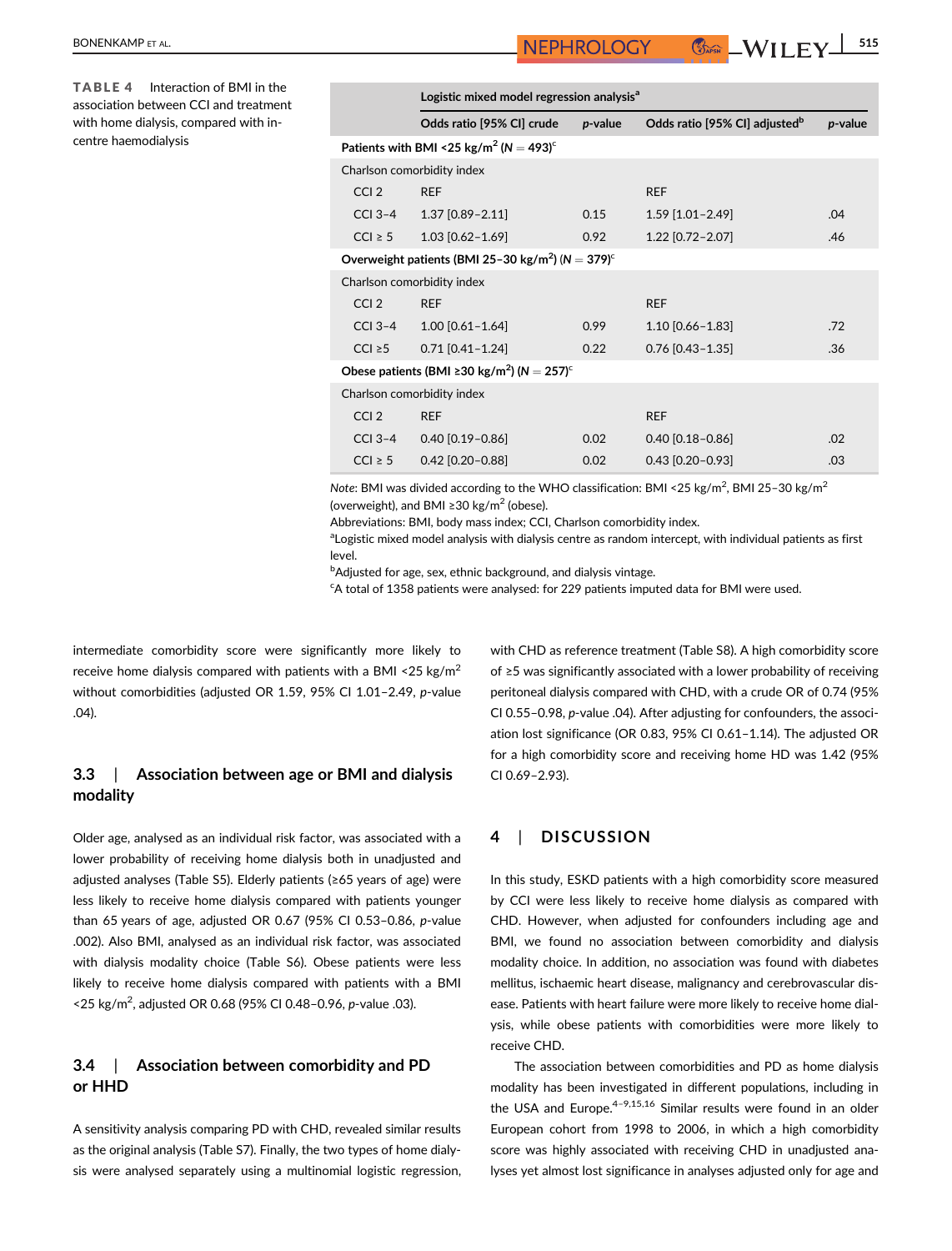516 WILEY NEPHROLOGY COME **COME COME COME CONTRACT AL.** 

sex.<sup>4</sup> However in their study, patients with malignancy and cerebrovascular disease were less likely to receive PD while patients with diabetes mellitus were more likely to receive PD (adjusted OR 1.09 [1.00–1.20]). In contrast, in another study, French patients with diabetes mellitus were more likely to receive CHD and patients with heart failure were more likely to receive PD, both similar to our results.<sup>6</sup> In studies from the USA, both heart failure and higher comorbidity scores were associated with a lower probability of receiving PD. $57,8$ These studies however originate from before 2000, when the use of PD was historically low in the USA making comparisons with the current population difficult.<sup>17</sup> Finally, in a study from Australia and New Zealand, several comorbidities including diabetes mellitus were associated with a lower probability of receiving home dialysis.<sup>16</sup> Overall, these discrepancies among countries indicate that wide variation in selection of home dialysis exists and that comorbidity alone is not a justified contraindication for home dialysis.

In our study, both age and BMI were important confounders in the association between comorbidity and dialysis modality. Thus far, only few other studies corrected for both factors.<sup>7,15</sup> In the French study of Couchoud et al., only patients aged ≥75 years and single comorbidities were evaluated.<sup>15</sup> They found a positive association between heart failure and home dialysis (adjusted OR 1.8, 95% CI 1.5–2.3). The study of Stack et al. from USA, also evaluated single comorbidities only and was conducted prior to  $2000$ .<sup>7</sup> Although few studies correct for age and BMI, increasing age is associated with a lower probability of receiving home dialysis in recent studies,  $4,16$  as is obesity.16 The often-reported association between comorbidity and dialysis modality may be largely explained by the confounding effect of age. The same may be true for BMI, as many conditions including cardiovascular disease are initiated by an unhealthy lifestyle.

Age should not be a barrier to receive home dialysis. Although elderly patients frequently have functional limitations and cognitive impairment that may limit the possibilities for self-care, this does not necessarily rule out a home-based treatment.<sup>18</sup> Assisted PD is an important and emerging treatment option for older dialysis patients with similar outcomes to CHD, such as mortality, hospitalization rates, and health-related quality of life.<sup>19,20</sup> Moreover, PD provides ultrafiltration more slowly and is not associated with intradialytic hypotension frequently occurring in CHD, which is especially important in frail elderly patients.<sup>21</sup> Because of the considerable growth in the number of elderly dialysis patients, it is essential to consider home dialysis treatment as a feasible option for elderly patients.

Obese patients were less likely to receive home dialysis treatment in several studies.<sup>6,7,16</sup> It is possible that in obese patients CHD is preferred, due to the survival advantage known as the 'obesity paradox' in obese CHD patients that lacks in PD. $^{22}$  Another explanation may be that obesity (BMI > 30 kg/m<sup>2</sup>) in PD patients is associated with higher risk of leakage and PD-associated infections.<sup>23-25</sup> The latter could be related to the common co-existence of Diabetes Mellitus and lower socioeconomic status in obese patients, or it might be due to obese abominable folds. $23,24$  But, using extended catheters or even pre-sternal catheters reduced this risk of infections in several studies.<sup>26</sup> Many nephrologists may consider obesity a contraindication for

treatment with PD as PD can induce weight gain, but this issue is controversial.<sup>21</sup> Overall, obesity may not be considered an absolute contraindication for performing PD.

In keeping with findings of previous studies, our study identified that heart failure is associated with a higher probability of receiving home dialysis.6,15 PD is indeed suggested as ultrafiltration treatment in patients with diuretic-resistant heart failure.<sup>27</sup> In this seriously ill-group, percutaneous PD catheter insertion under local anaesthesia may be performed by interventional radiologists to avoid general anaesthesia.<sup>26</sup> Since PD lacks the intradialytic hypotension known in CHD, it is a suitable treatment option in all patients with heart failure.<sup>27</sup>

Comorbidity alone does not explain the variation in percentage of home dialysis among centres. The present study results suggest that other factors in modality selection are weighted differently among centres. These factors likely include age and BMI, but since these factors were not different between centres with a high or low volume of home dialysis patients – considering a high volume a proxy for a successful home dialysis programme – other factors must also define dialysis modality choice. Indeed, in a French study analysing differences between centres in the use of PD, there was variation in PD use among regions but also huge variation in the evaluation of different patient characteristics.<sup>6</sup> The authors thus suggested that other regional practice patterns, such as the organization of a home dialysis programme, play a role in modality selection. Ethier et al., reporting on the ANZDATA registry and using a mixed model, stated that variation in the use of home dialysis among centres was associated more with centre factors, such as centre size and proportion of patients with a vascular access at dialysis initiation, than patient characteristics.<sup>16</sup> Also, logistic and financial factors form barriers for home dialysis and can be weighed differently by individual dialysis centres.<sup>28,29</sup> Further studies are needed to explore these centre-specific factors that might also influence dialysis modality selection.

The strengths of this study include the extensive statistical analyses and the definition of both determinant and outcome. The latter was defined as a start with or transfer to home dialysis during followup, reflecting dialysis modality choice. The determinant comorbidity was defined both in validated scores and in single comorbidities providing insight in the association from several points of view, especially heart failure was positively associated with home dialysis. With mixed models, we corrected for centre differences in patient selection which has not often been performed in studies.<sup>5,16</sup> However, we had a relatively small sample compared with others.<sup>4,6,7,15</sup> Although CHD patients were randomly selected, the DOMESTICO study was not designed for the present research question and the population used might not represent a true reflection of modality selection. For this research question, it might have been better to match patients according to their total duration of follow-up. Due to the retrospective design of the study, we were unable to investigate causes of low use of home dialysis, but mere associations instead. Finally, CCI and Davies are developed for mortality predictions and not for dialysis modality choice. These scores might not adequately reflect the impact of comorbidity on dialysis modality choice, especially since the various single comorbidities had associations in different directions.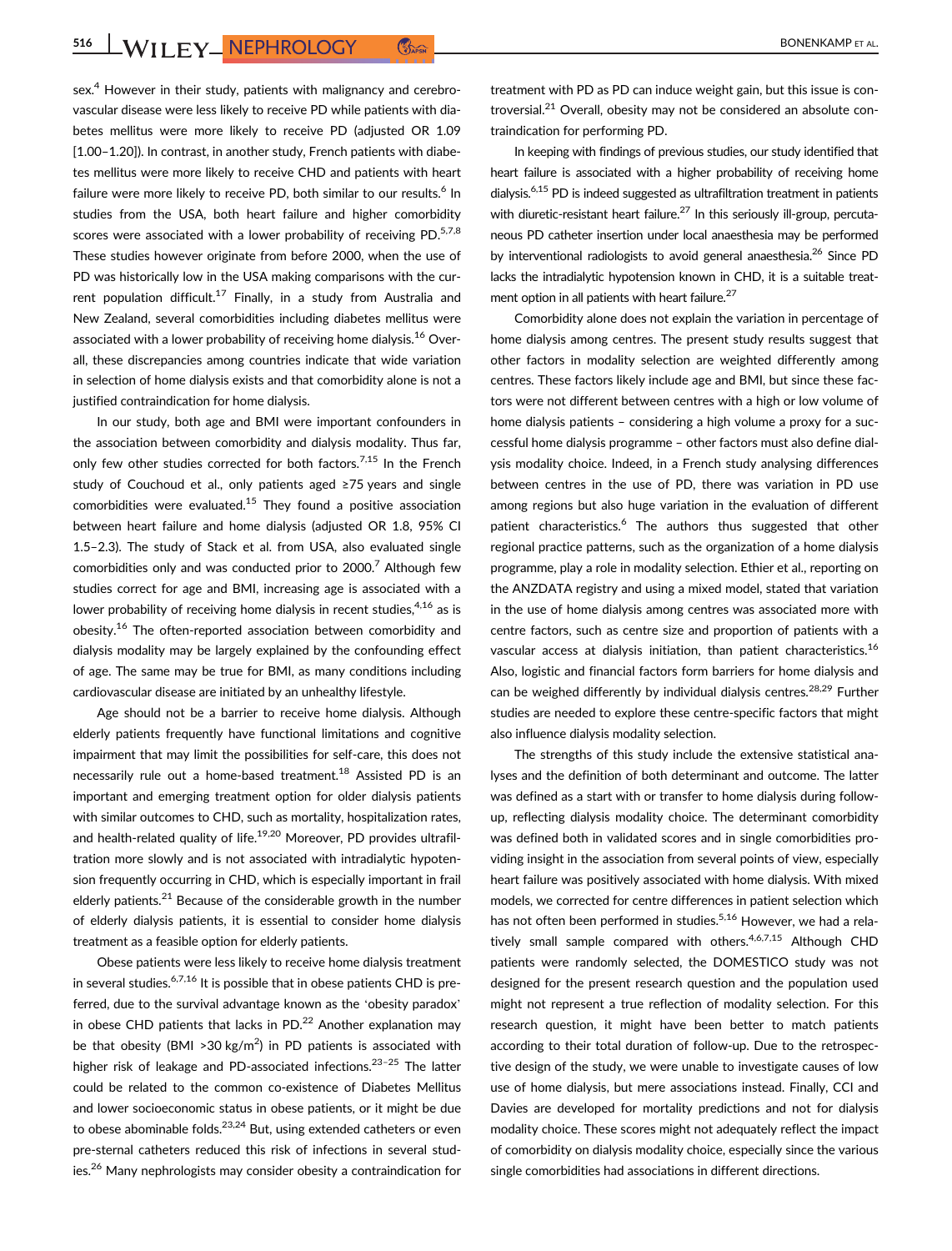Notwithstanding these limitations, in this study comorbidity was not significantly associated with home dialysis choice if corrected for age, BMI and centre. Only obese patients with comorbidities were significantly less likely to receive home dialysis. Other factors than comorbidity possibly also influence dialysis modality choice. Differences in prevalence of obesity and age distribution, but probably also centre-specific factors may be related to the variation in the proportion of patients treated with home dialysis among centres. We suggest that future studies should focus on the centre-specific factors that determine dialysis modality selection.

## ACKNOWLEDGEMENTS

We would like to thank the patients and local investigators of all participating centres of the DOMESTICO study.

## CONFLICT OF INTEREST

A.E.S. and A.C.A. have received speaker honoraria from Baxter Healthcare. All other authors declare no conflict of interest. The results in this article have not been published previously in whole or part, accept in abstract form at the American Society of Nephrology Kidney Week 2021.

#### AUTHOR CONTRIBUTIONS

Anna A. Bonenkamp, Frans J van Ittersum and Brigit C van Jaarsveld designed the research question. Anna A. Bonenkamp and Anita van Eck van der Sluijs collected data. Anna A. Bonenkamp performed the statistical analyses, with support from Tiny Hoekstra and Brigit C. van Jaarsveld. Anna A. Bonenkamp, Tiny Hoekstra, Frans J. van Ittersum, and Brigit C. van Jaarsveld interpreted the data. Sanne Vonk, Alferso C. Abrahams, Yolande M. Vermeeren, and Anita van Eck van der Sluijs provided intellectual content of critical importance to the work described. Anna A. Bonenkamp drafted the manuscript. All authors critically edited the manuscript and approved the final version.

#### DATA AVAILABILITY STATEMENT

The data underlying this article will be shared upon reasonable request to the corresponding author and approval of the DOME-STICO steering group.

#### ORCID

Anna A. Bonenkamp D <https://orcid.org/0000-0002-6877-522X>

#### REFERENCES

- 1. ERA-EDTA Registry: ERA-EDTA Registry Annual Report 2018. Amsterdam UMC, location AMC, Department of Medical Informatics, Amsterdam, the Netherlands. 2020:2018.
- 2. van de Luijtgaarden MW, Jager KJ, Segelmark M, et al. Trends in dialysis modality choice and related patient survival in the ERA-EDTA registry over a 20-year period. Nephrol Dial Transplant. 2016;31(1): 120-128.
- 3. Hoekstra T, Dekker FW, Cransberg K, Bos WJ, van Buren M, Hemmelder MH. RENINE Annual Report 2018. Nefrovisie; 2018. Accessed January 04, 2021.<https://www.nefrovisie.nl/jaarrapportages/>.
- 4. van de Luijtgaarden MW, Noordzij M, Stel VS, et al. Effects of comorbid and demographic factors on dialysis modality choice and related

patient survival in Europe. Nephrol Dial Transplant. 2011;26(9):2940- 2947.

- 5. Miskulin DC, Meyer KB, Athienites NV, et al. Comorbidity and other factors associated with modality selection in incident dialysis patients: the CHOICE study. Choices for healthy outcomes in caring for endstage renal disease. Am J Kidney Dis. 2002;39(2):324-336.
- 6. Couchoud C, Savoye E, Frimat L, Ryckelynck JP, Chalem Y, Verger C. Variability in case mix and peritoneal dialysis selection in fifty-nine French districts. Perit Dial Int. 2008;28(5):509-517.
- 7. Stack AG. Determinants of modality selection among incident US dialysis patients: results from a national study. J Am Soc Nephrol. 2002; 13(5):1279-1287.
- 8. Vonesh EF, Snyder JONJ, Foley RN, Collins AJ. The differential impact of risk factors on mortality in hemodialysis and peritoneal dialysis. Kidney Int. 2004;66(6):2389-2401.
- 9. Jager KJ, Korevaar JC, Dekker FW, Krediet RT, Boeschoten EW, Netherlands Cooperative Study on the Adequacy of Dialysis Study G. The effect of contraindications and patient preference on dialysis modality selection in ESRD patients in The Netherlands. Am J Kidney Dis. 2004;43(5):891-899.
- 10. Deyo Rac DC, Ciol MA. Adapting a clinical comorbidity index for use with ICD-9-CM administrative databases. J Clin Epidemiol. 1992; 45(6):613-619.
- 11. Sharabiani MTA, Aylin P, Bottle A. Systematic review of comorbidity indices for administrative data. Med Care. 2012;50(12):1109-1118.
- 12. Charlson Mep P, Ales KL, MacKenzie CR. A new method of classifying prognostic comorbidity in longitudinal studies: development and validation. J Chron Dis. 1987;40(5):373-383.
- 13. Davies SJ, Russell L, Bryan J, Phillips L, Russell GI. Comorbidity, urea kinetics, and appetite in continuous ambulatory peritoneal dialysis patients: their interrelationship and prediction of survival. Am J Kidney Dis. 1995;26(2):353-361.
- 14. Davies SJ, Phillips L, Naish PF, Russell GI. Quantifying comorbidity in peritoneal dialysis patients and its relationship to other predictors of survival. Nephrol Dial Transplant. 2002;17(6):1085-1092.
- 15. Couchoud C, Moranne O, Frimat L, Labeeuw M, Allot V, Stengel B. Associations between comorbidities, treatment choice and outcome in the elderly with end-stage renal disease. Nephrol Dial Transplant. 2007;22(11):3246-3254.
- 16. Ethier I, Cho Y, Hawley C, et al. Effect of patient- and center-level characteristics on uptake of home dialysis in Australia and New Zealand: a multicenter registry analysis. Nephrol Dial Transplant. 2020;35:1938-1949.
- 17. Li PK-T, Chow KM, Van de Luijtgaarden MWM, et al. Changes in the worldwide epidemiology of peritoneal dialysis. Nat Rev Nephrol. 2017;13(2):90-103.
- 18. Brown EA, Finkelstein FO, Iyasere OU, Kliger AS. Peritoneal or hemodialysis for the frail elderly patient, the choice of 2 evils? Kidney Int. 2017;91(2):294-303.
- 19. Iyasere O, Brown E, Gordon F, et al. Longitudinal trends in quality of life and physical function in frail older dialysis patients: a comparison of assisted peritoneal dialysis and in-center hemodialysis. Perit Dial Int. 2019;39(2):112-118.
- 20. Béchade C, Lobbedez T, Ivarsen P, Povlsen JV. Assisted peritoneal dialysis for older people with end-stage renal disease: the French and Danish experience. Perit Dial Int. 2015;35(6):663-666.
- 21. Eroglu E, Heimburger O, Lindholm B. Peritoneal dialysis patient selection from a comorbidity perspective. Semin Dial. 2020;35:25-39.
- 22. Ladhani M, Craig JC, Irving M, Clayton PA, Wong G. Obesity and the risk of cardiovascular and all-cause mortality in chronic kidney disease: a systematic review and meta-analysis. Nephrol Dial Transplant. 2017;32(3):439-449.
- 23. Nessim SJ, Komenda P, Rigatto C, Verrelli M, Sood MM. Frequency and microbiology of peritonitis and exit-site infection among obese peritoneal dialysis patients. Perit Dial Int. 2013;33(2):167-174.